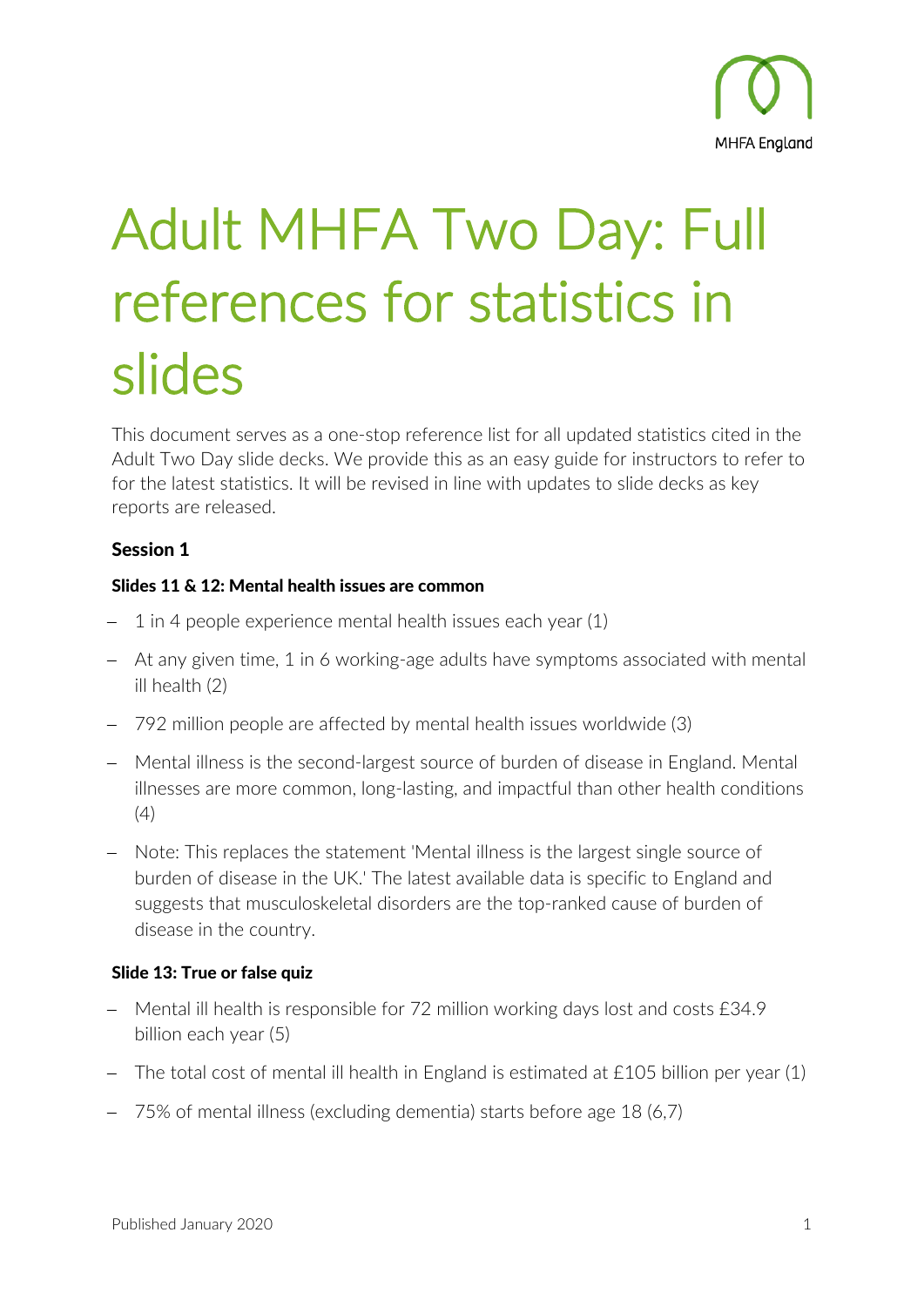

- − Note: Dementia is more accurately described as a progressive neurological disorder (a condition affecting the brain's structure and subsequent function over time), and typically does not occur before the age of 30.
- − Men aged 40—49 have the highest suicide rates in the UK (8)
- − 70—75% of people with diagnosable mental illness receive no treatment at all (6,9,10)

### Slide 14: Mental health and perceptions

- − Over a third of the public think people with a mental health issue are likely to be violent (11)
- − People with severe mental illness are more likely to be the victims, rather than the perpetrators, of violent crime (12–15)
- − People with mental ill health are more dangerous to themselves than to others: 80- 90% of people who die by suicide are experiencing mental distress (16,17)
- − Poor mental health impacts on individuals and their families, in lost income, lower educational attainment, quality of life, and a much shorter life span (18–20)

### Slide 23: Disability rankings

- − The figures on this slide draw from the following study: Salomon JA et al. Disability weights for the Global Burden of Disease 2013 study. The Lancet Global Health. 2015; 3(11): e712 - e723 (21). In this research, the authors asked 60,890 participants from around the world which diseases, injuries, and disorders they considered to be the most disabling. They then analysed the data to create a 'disability weight' for each condition. A disability weight is a number ranging from 0.0 to 1.0 which represents the severity of a disease, with larger numbers representing increasing severity/disability. The paper ranks 185 physical and mental health conditions from least to most disabling. The exact disability weights for the conditions listed in the slide are:
	- HIV/AIDS in treatment = 0.08
	- $-$  Mild depression = 0.15
	- Moderate epilepsy = 0.26
	- Moderate dementia = 0.38
	- Moderate depression = 0.40
	- Severe motor impairment = 0.40
	- Severe anxiety = 0.52
	- Severe stroke with long-term consequences = 0.55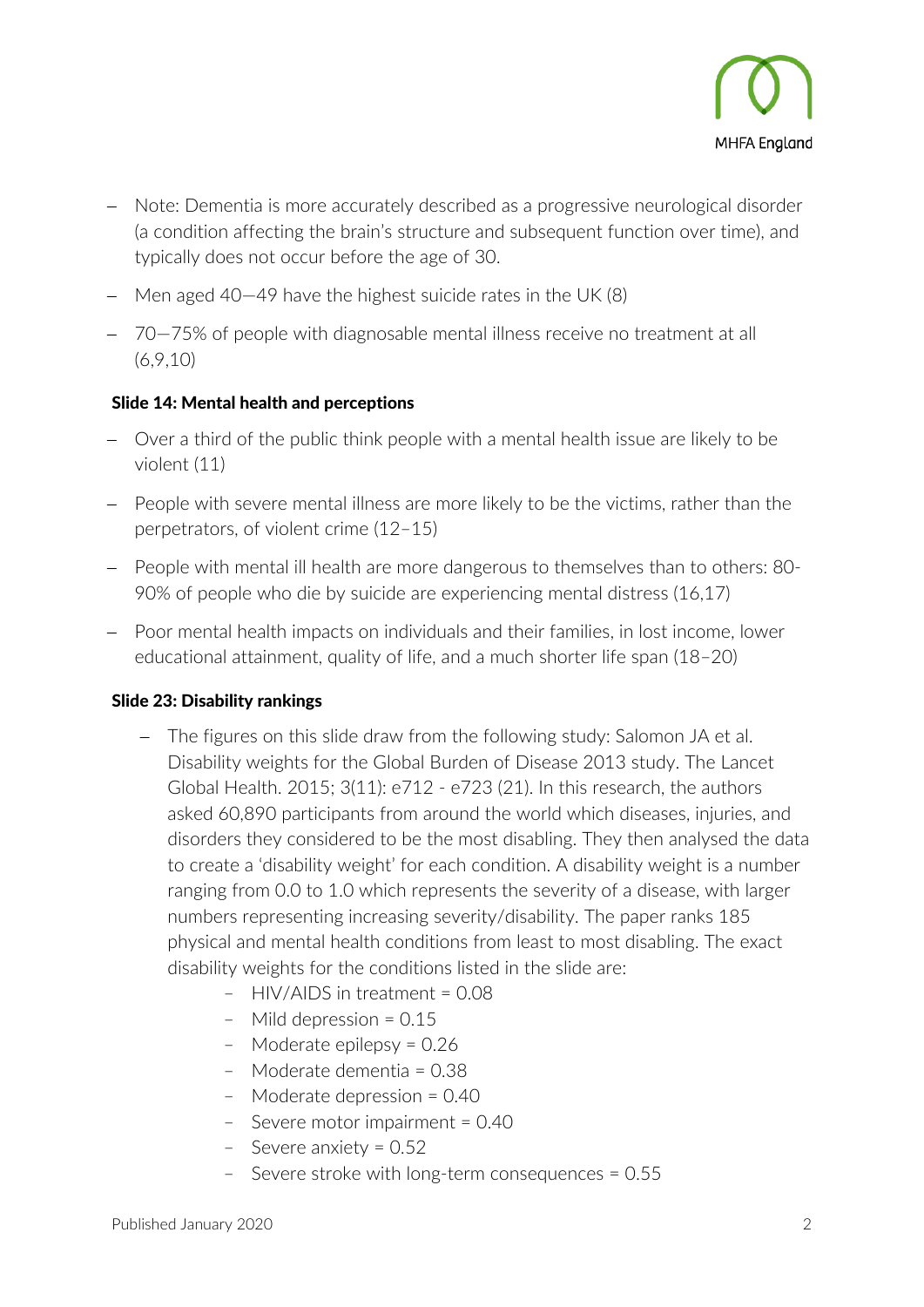

- Severe depression = 0.66
- Untreated spinal cord lesion/injury = 0.73
- Schizophrenia (acute) = 0.78

These types of studies help to determine how illness affects wellbeing and quality of life, particularly for conditions which are chronic and non-fatal.

This study is part of a wider programme of research by the World Health Organization: World Health Organization. WHO methods and data sources for global burden of disease estimates, 2000–2011. Department of Health Statistics and Information Systems; 2013 (22). You can find the most up to date version at: [http://www.who.int/healthinfo/global\\_burden\\_disease/GlobalDALYmethods\\_2000\\_20](http://www.who.int/healthinfo/global_burden_disease/GlobalDALYmethods_2000_2015.pdf?ua=1) [15.pdf?ua=1](http://www.who.int/healthinfo/global_burden_disease/GlobalDALYmethods_2000_2015.pdf?ua=1)

## Slide 24: What is depression?

- − One of the leading causes of disability worldwide and a major contributor to suicide and coronary heart disease (23–25)
- − 24% of women and 13% of men in England are diagnosed with depression in their lifetime (26)
- − Often co-occurs with other mental health issues (2)

# Session 2

## Slide 3: True or false quiz

- − In 2018 there were 6,154 suicides in Great Britain. This means that more than 16 people per day took their life. It is estimated that 10—25 times that number attempted suicide (8,27)
- − Note: These statistics refer specifically to Great Britain. The figures were calculated using data from supplementary tables released as part of the ONS's Suicides in the UK: 2018 registrations report and adding together the 2018 suicide figures from England, Scotland and Wales. This was done to ensure that suicide statistics remained consistent and comparable across MHFA England's entire product portfolio.
- − Note: 2018 saw a change in the standard of proof used by coroners in England and Wales around ruling deaths as suicides. In England and Wales, all deaths caused by suicide are certified by a coroner. In July 2018, the standard of proof used by coroners to determine whether a death was caused by suicide was lowered to the "civil standard" (i.e., balance of probabilities), where previously a "criminal standard" was applied (i.e., beyond all reasonable doubt). The change does not affect Northern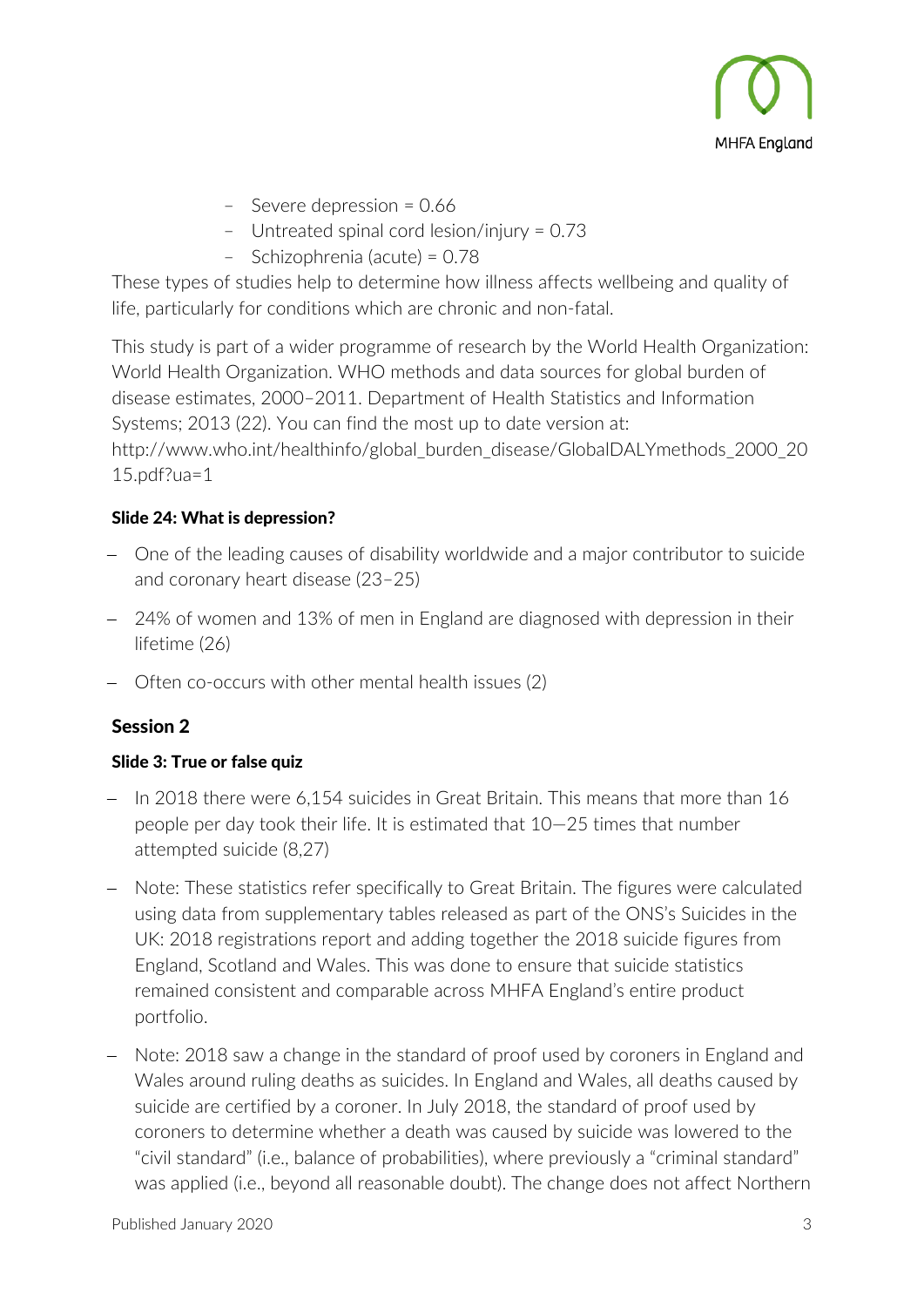

Ireland or Scotland. It is likely that lowering the standard of proof will result in an increased number of deaths recorded as suicide. It is not yet possible to establish whether the higher number of recorded suicide deaths are a result of this change. Further information is available from (8).

- In GB, 1,784 people died in road traffic accidents 2018 (28)
- − More men die by suicide: 75% male and 25% female (8)
- − 80—90% of people who attempt/die by suicide have a mental health condition, but not all are diagnosed (17,29)
- − Note: The best and most recently available evidence suggests that the figure is 80.8% overall. (17) This research notes that this figure can vary. This depends on factors such as where the studies were conducted, which mental health conditions were examined, and how recently the study was published. Older studies tend to report higher figures, e.g. Arsenault-Lapierre and colleagues published research in 2004 which reports a figure of 87.3%. (29) These studies are reviews of 'psychological autopsy studies' of suicide completers. The psychological autopsy method makes use of interviews with family members, medical records, and other relevant documents to assess whether the suicide completer had a mental health condition. Older studies estimated mood disorders were present in 30—90% of suicide cases. (30)
- − 28% of people who complete suicide in England have been in contact with mental health services in the year before death (31)
- − Drug and alcohol misuse increases the risk of suicide attempts and completions (32– 35)

### Slide 4: Thoughts of suicide

- − Among the general population 20.6% of people have had suicidal thoughts at some time, 6.7% have attempted suicide and 7.3% have engaged in self-harm (2)
- Feople who identify as LGBT+ are more likely to have suicidal thoughts, and attempt suicide, than those who do not identify as LGBT+ (36–38)

## Slide 7: Dual diagnosis

− 30—50% of people with a severe mental illness also have problems with substance use (39–41)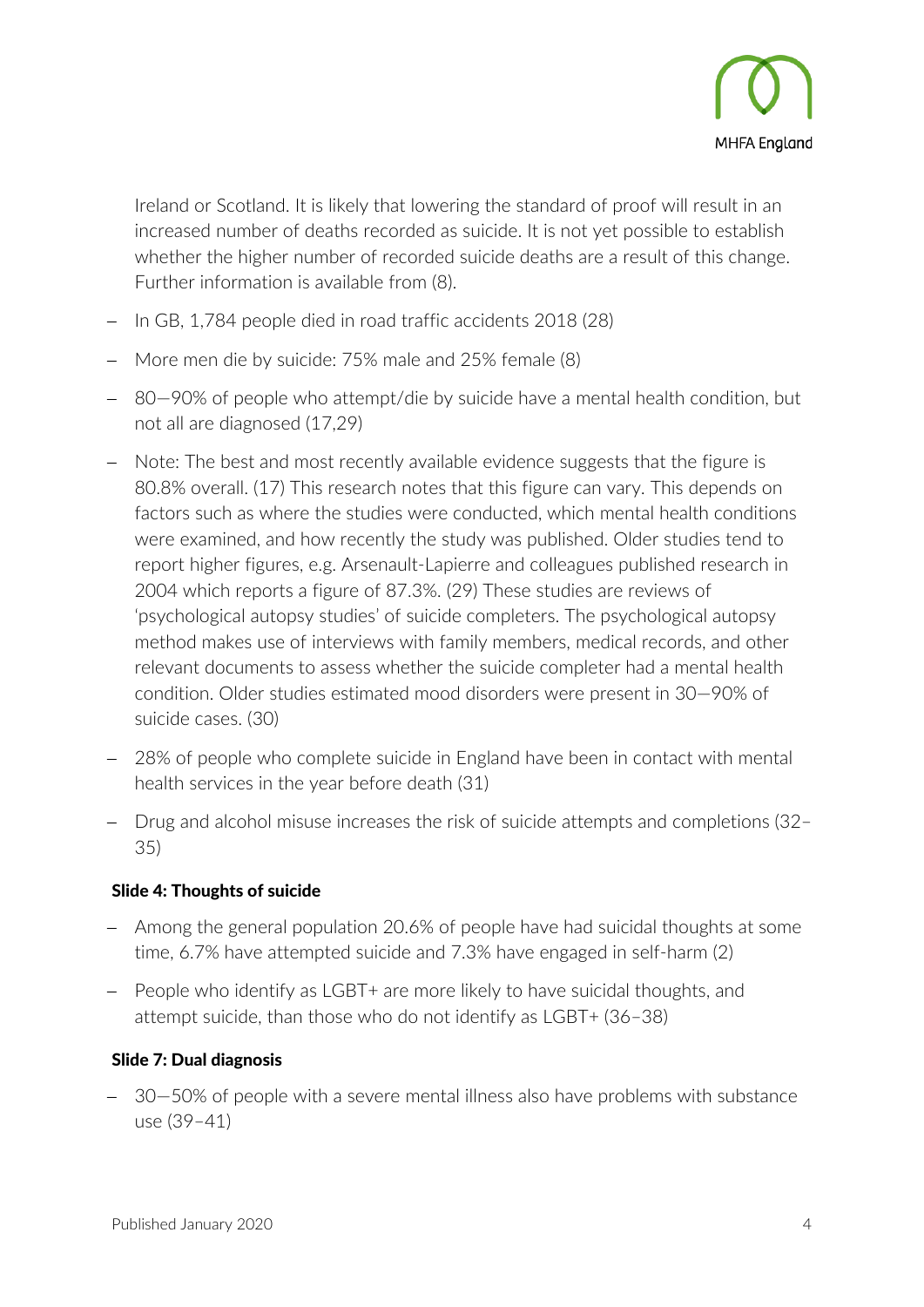

Substantial numbers of people in contact with substance misuse services have mental illness (40,42,43)

## Session 3

### Slide 4: What is an anxiety disorder?

- There were 8.2 million cases of anxiety in the UK in 2013 (44)
- − Women are twice as likely to be diagnosed with anxiety (45,46)
- − People who identify as LGBT+ are at increased risk of developing anxiety disorders (47,48)

#### Slide 16: Personality disorder (PD): What is it?

Between 4% and 15% of people meet the diagnostic criteria for personality disorder (2,49)

#### Slide 17: Eating disorders

- At high risk of premature death and suicide (24)
- − 6.4% of people in England have experienced symptoms of an ED (50)
- − About 25% of those experiencing ED symptoms are male (51)
- − Up to 16% of people who identify as LGBT+ experience symptoms of an ED (52,53)

### Slide 21: Self-harm: What is it?

- − More common in veterans, young people, women, LGBT+ people, prisoners, asylum seekers, and those who've been abused (54)
- − The UK has one of the highest self-harm rates in Europe (55–57)
- − People who self-harm are approximately 49 times more likely to die by suicide (58)
- − Note: Further information on suicide risk following self-harm can be found in (59,60).

#### Session 4

#### Slide 3: What is psychosis?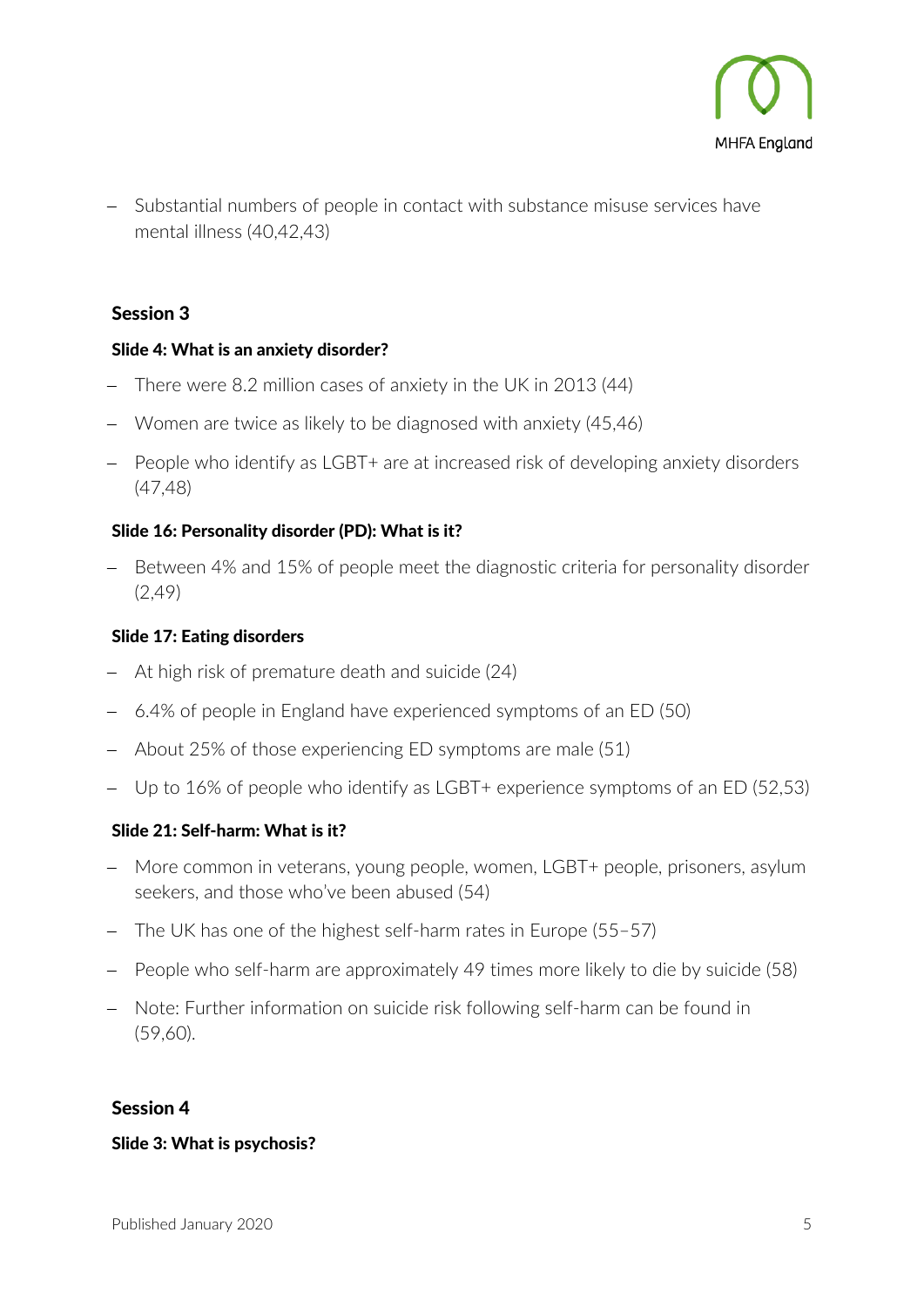

- − 6% of the population say they have experienced at least one symptom of psychosis  $(2)$
- − Psychosis is more common among BAME groups (2,61–64)

## Slide 6: Schizophrenia

- − Average age of onset is lower in men (65–68)
- − Males have a higher risk of developing schizophrenia during their lifetime (69)
- − Affects fewer than 1 in 100 people during their lifetime (62,70,71)

### Slide 7: Schizophrenia recovery rates

- 21st Century improvements in early intervention treatment methods and newer medicines mean better recovery rates (10 years from diagnosis):
	- − 25% recovered completely from 1st episode.
	- − 25% improved with treatment, recovery of (almost) all previous functioning, very few relapse events.
	- − 25% improved, needed significant support to function normally and to get through relapse events.
	- − 15% led chronic course with little or no improvement, repeated hospital stays over a prolonged part of adult life.
	- − 10% died, usually as a result of suicide (72)

### Slide 8: Bipolar (manic-depressive) disorder

- − Around 2% of the population have experienced symptoms (2,73,74)
- − Often starts between adolescence and mid-30s (75,76)
- − Can take around 6 years to receive the correct diagnosis (77,78)

### References

- 1. Mental Health Taskforce NE. The Five Year Forward View for Mental Health. 2016 [cited 2017 May 23]; Available from: https://www.england.nhs.uk/wpcontent/uploads/2016/02/Mental-Health-Taskforce-FYFV-final.pdf
- 2. McManus S, Bebbington P, Jenkins R, Brugha T. Mental health and wellbeing in England: Adult Psychiatric Morbidity Survey 2014 [Internet]. Leeds; 2016. Available from: http://content.digital.nhs.uk/catalogue/PUB21748/apms-2014 full-rpt.pdf
- 3. Ritchie H, Roser M. Mental Health [Internet]. 2018 [cited 2019 Sep 6]. Available from: https://ourworldindata.org/mental-health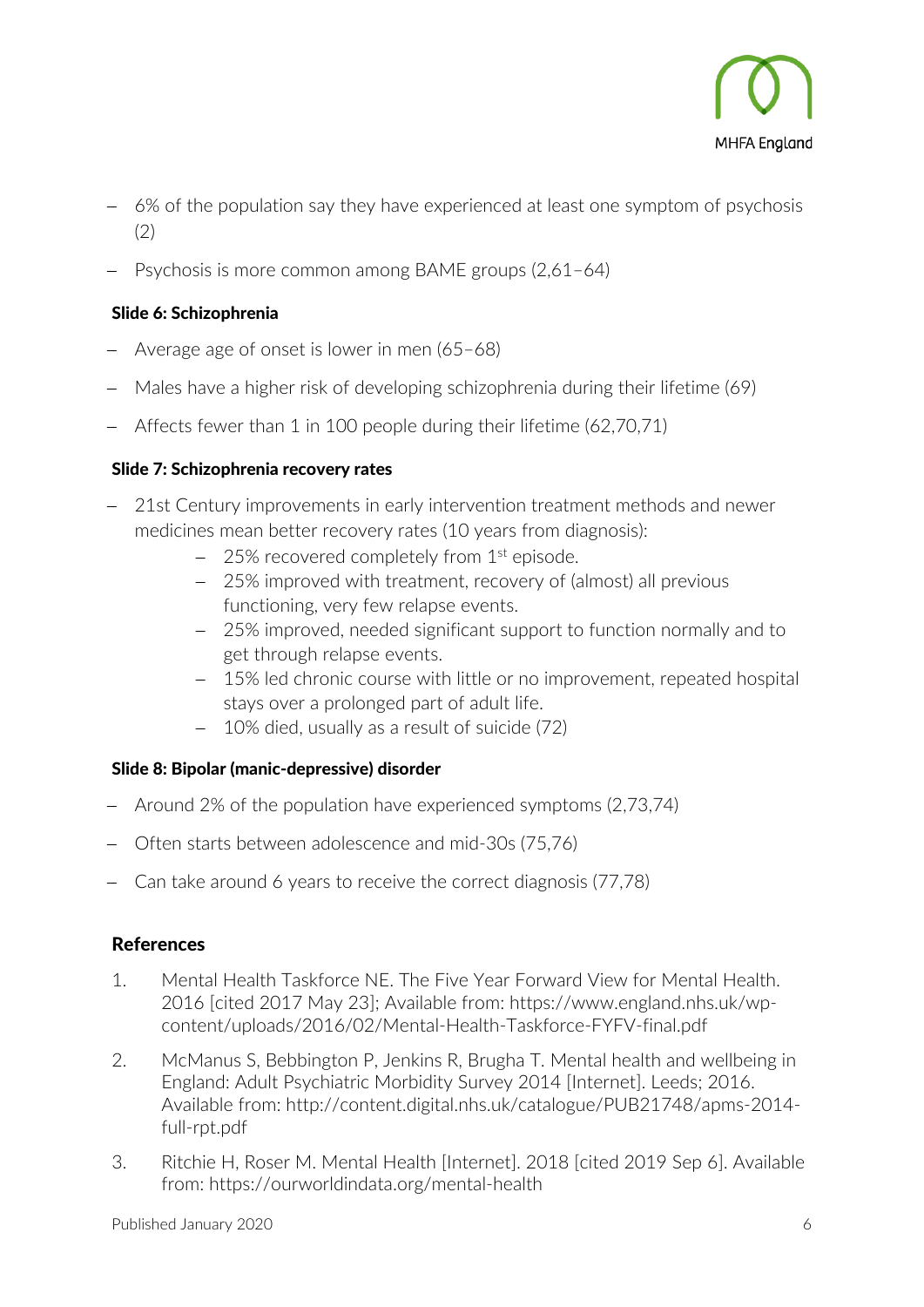

- 4. Public Health England. Health profile for England: 2019 [Internet]. 2019. Available from: https://www.gov.uk/government/publications/health-profile-forengland-2019
- 5. Centre for Mental Health. Mental health at work: The business costs ten years on [Internet]. 2017 [cited 2017 Oct 16]. Available from: https://www.centreformentalhealth.org.uk/publications/mental-health-workbusiness-costs-ten-years
- 6. Davies SC. Annual Report of the Chief Medical Officer 2013, Public Mental Health Priorities: Investing in the Evidence [Internet]. 2014. Available from: https://www.gov.uk/government/uploads/system/uploads/attachment\_data/file /413196/CMO\_web\_doc.pdf
- 7. Kessler RC, Berglund P, Demler O, Jin R, Merikangas KR, Walters EE. Lifetime prevalence and age-of-onset distributions of DSM-IV disorders in the National Comorbidity Survey Replication. Arch Gen Psychiatry [Internet]. 2005 Jun 1 [cited 2018 Oct 16];62(6):593. Available from: http://archpsyc.jamanetwork.com/article.aspx?doi=10.1001/archpsyc.62.6.593
- 8. Office for National Statistics. Suicides in the UK: 2018 registrations [Internet]. 2019 [cited 2020 Jan 6]. Available from: https://www.ons.gov.uk/peoplepopulationandcommunity/birthsdeathsandmarria ges/deaths/bulletins/suicidesintheunitedkingdom/2018registrations
- 9. Alonso J, Liu Z, Evans-Lacko S, Sadikova E, Sampson N, Chatterji S, et al. Treatment gap for anxiety disorders is global: Results of the World Mental Health Surveys in 21 countries. Depress Anxiety [Internet]. 2018 Mar [cited 2018 Jun 26];35(3):195–208. Available from: http://www.ncbi.nlm.nih.gov/pubmed/29356216
- 10. Evans-Lacko S, Aguilar-Gaxiola S, Al-Hamzawi A, Alonso J, Benjet C, Bruffaerts R, et al. Socio-economic variations in the mental health treatment gap for people with anxiety, mood, and substance use disorders: results from the WHO World Mental Health (WMH) surveys. Psychol Med [Internet]. 2017 [cited 2018 Jun 26];1–12. Available from: https://kclpure.kcl.ac.uk/portal/files/86128664/S113 Evans Lacko WMH Trea tment\_Gap\_IN\_PRESS\_10\_17\_17.pdf
- 11. Time to Change. Attitudes to Mental Illness 2014 Research Report [Internet]. 2015. Available from: https://www.time-tochange.org.uk/sites/default/files/Attitudes to mental illness 2014 report final 0.pdf
- 12. Khalifeh H, Johnson S, Howard LM, Borschmann R, Osborn D, Dean K, et al. Violent and non-violent crime against adults with severe mental illness. Br J Psychiatry [Internet]. 2015 Apr 1 [cited 2016 Dec 2];206(4):275–82. Available from: http://www.ncbi.nlm.nih.gov/pubmed/25698767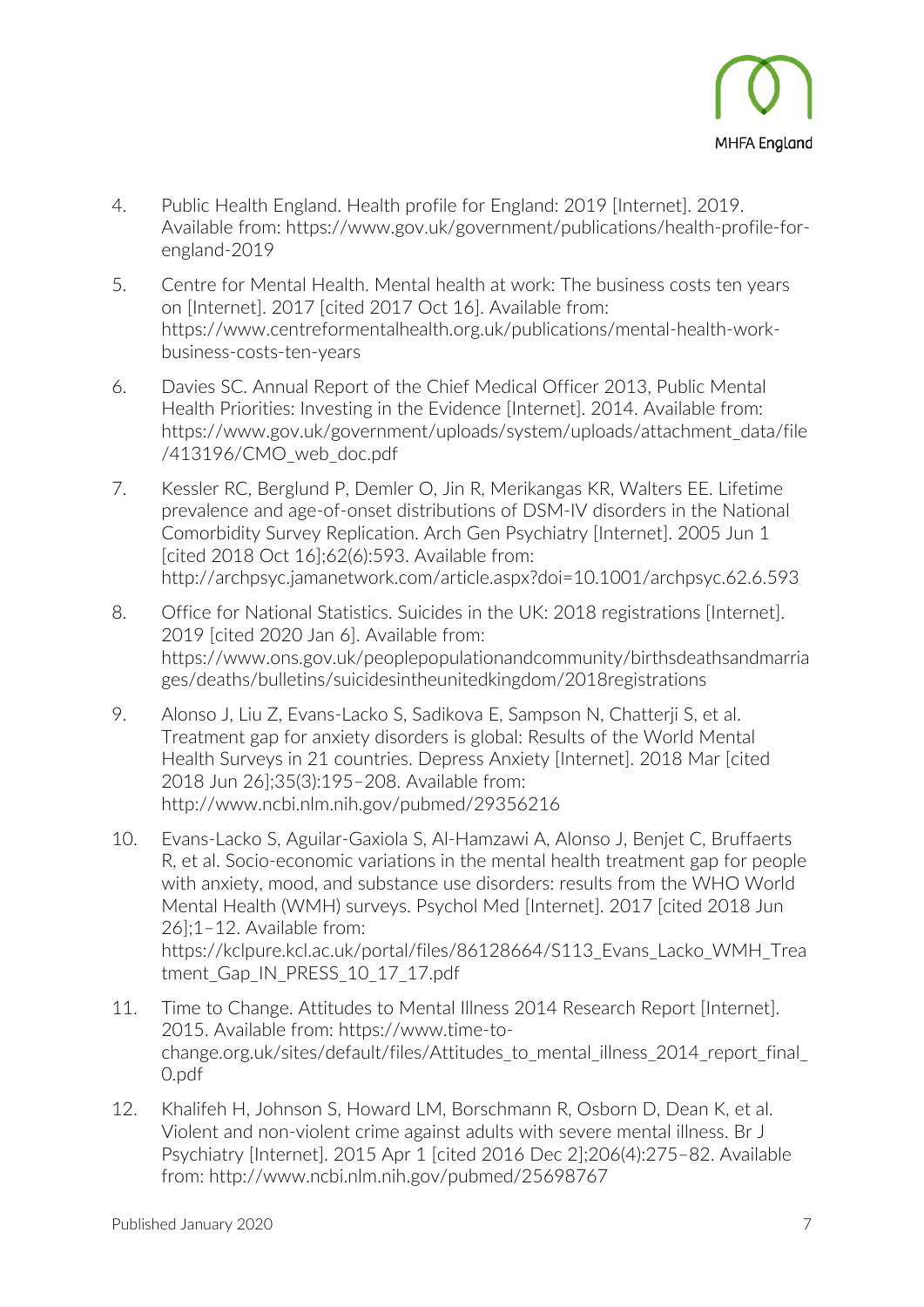

- 13. Latalova K, Kamaradova D, Prasko J. Violent victimization of adult patients with severe mental illness: a systematic review. Neuropsychiatr Dis Treat [Internet]. 2014 [cited 2018 Jun 26];10:1925–39. Available from: https://www.ncbi.nlm.nih.gov/pmc/articles/PMC4200170/
- 14. de Vries B, van Busschbach JT, van der Stouwe ECD, Aleman A, van Dijk JJM, Lysaker PH, et al. Prevalence rate and risk factors of victimization in adult patients with a psychotic disorder: A systematic review and meta-analysis. Schizophr Bull [Internet]. 2018 Mar 14 [cited 2018 Jun 26]; Available from: https://academic.oup.com/schizophreniabulletin/advancearticle/doi/10.1093/schbul/sby020/4935546
- 15. Khalifeh H, Oram S, Osborn D, Howard LM, Johnson S. Recent physical and sexual violence against adults with severe mental illness: a systematic review and meta-analysis. Int Rev Psychiatry [Internet]. 2016 Sep 2 [cited 2020 Jan 14];28(5):433–51. Available from: https://www.tandfonline.com/doi/full/10.1080/09540261.2016.1223608
- 16. Cavanagh JTO, Carson AJ, Sharpe M, Lawrie SM. Psychological autopsy studies of suicide: a systematic review. Psychol Med [Internet]. 2003 Apr [cited 2016 Dec 1];33(3):395–405. Available from: http://www.ncbi.nlm.nih.gov/pubmed/12701661
- 17. Cho S-E, Na K-S, Cho S-J, Im J-S, Kang S-G. Geographical and temporal variations in the prevalence of mental disorders in suicide: Systematic review and meta-analysis. J Affect Disord [Internet]. 2016 Jan 15 [cited 2018 May 9];190:704–13. Available from: http://www.ncbi.nlm.nih.gov/pubmed/26600412
- 18. World Health Organization. Investing in mental health: evidence for action [Internet]. 2013. Available from: http://apps.who.int/iris/bitstream/10665/87232/1/9789241564618\_eng.pdf
- 19. Kang H-J, Kim S-Y, Bae K-Y, Kim S-W, Shin I-S, Yoon J-S, et al. Comorbidity of depression with physical disorders: research and clinical implications. Chonnam Med J [Internet]. 2015 Apr [cited 2016 Dec 1];51(1):8–18. Available from: http://www.ncbi.nlm.nih.gov/pubmed/25914875
- 20. Walker ER, McGee RE, Druss BG. Mortality in mental disorders and global disease burden implications a systematic review and meta-analysis. JAMA Psychiatry [Internet]. 2015 Apr 1 [cited 2020 Jan 14];72(4):334–41. Available from: https://jamanetwork.com/journals/jamapsychiatry/articleabstract/2110027
- 21. Salomon JA, Haagsma JA, Davis A, de Noordhout CM, Polinder S, Havelaar AH, et al. Disability weights for the Global Burden of Disease 2013 study. Lancet Glob Heal [Internet]. 2015 Nov [cited 2016 Dec 2];3(11):e712–23. Available from: http://www.ncbi.nlm.nih.gov/pubmed/26475018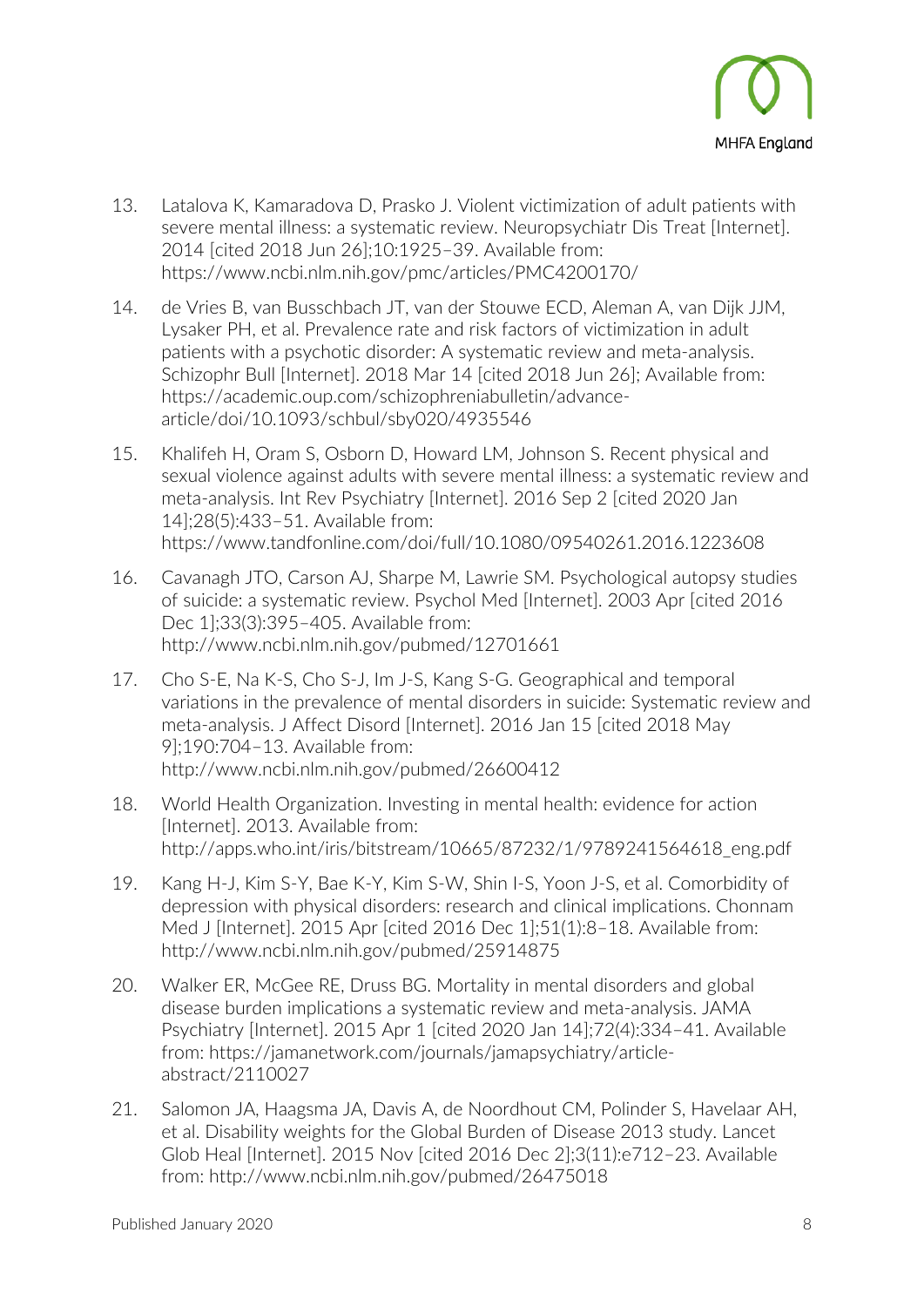

- 22. World Health Organization. WHO methods and data sources for global burden of disease estimates, 2000–2011 [Internet]. 2013. Available from: http://www.who.int/healthinfo/global\_burden\_disease/GlobalDALYmethods\_20 00\_2015.pdf?ua=1
- 23. Global Burden of Disease 2017 Disease and Injury Incidence and Prevalence Collaborators. Global, regional, and national incidence, prevalence, and years lived with disability for 354 diseases and injuries for 195 countries and territories, 1990-2017: A systematic analysis for the Global Burden of Disease Study 2017. Lancet [Internet]. 2018 Nov 10 [cited 2020 Jan 7];392(10159):1789–858. Available from: https://www.thelancet.com/journals/lancet/article/PIIS0140-6736(18)32279- 7/fulltext
- 24. Chesney E, Goodwin GM, Fazel S. Risks of all-cause and suicide mortality in mental disorders: a meta-review. World Psychiatry [Internet]. 2014 Jun 1 [cited 2017 Jul 10];13(2):153–60. Available from: http://doi.wiley.com/10.1002/wps.20128
- 25. Correll CU, Solmi M, Veronese N, Bortolato B, Rosson S, Santonastaso P, et al. Prevalence, incidence and mortality from cardiovascular disease in patients with pooled and specific severe mental illness: a large-scale meta-analysis of 3,211,768 patients and 113,383,368 controls. World Psychiatry [Internet]. 2017 Jun 1 [cited 2018 Apr 24];16(2):163–80. Available from: http://doi.wiley.com/10.1002/wps.20420
- 26. Craig R, Fuller E, Mindell J (Eds). Health Survey for England 2014: Health, social care and lifestyles [Internet]. 2015. Available from: http://content.digital.nhs.uk/catalogue/PUB19295
- 27. World Health Organization. Preventing Suicide: A Global Imperative [Internet]. 2014. Available from: http://apps.who.int/iris/bitstream/10665/131056/1/9789241564779\_eng.pdf
- 28. Department for Transport. Reported road casualties in Great Britain: 2018 annual report [Internet]. 2019. Available from: https://assets.publishing.service.gov.uk/government/uploads/system/uploads/at tachment\_data/file/834585/reported-road-casualties-annual-report-2018.pdf
- 29. Arsenault-Lapierre G, Kim C, Turecki G. Psychiatric diagnoses in 3275 suicides: a meta-analysis. BMC Psychiatry [Internet]. 2004 Nov 4 [cited 2016 Dec 1];4:37. Available from: http://www.ncbi.nlm.nih.gov/pubmed/15527502
- 30. Isometsä ET. Psychological autopsy studies--a review. Eur Psychiatry [Internet]. 2001 Nov [cited 2016 Dec 1];16(7):379–85. Available from: http://www.ncbi.nlm.nih.gov/pubmed/11728849
- 31. Appleby L, Kapur N, Shaw J, Hunt IM, Ibrahim S, Gianatsi M, et al. National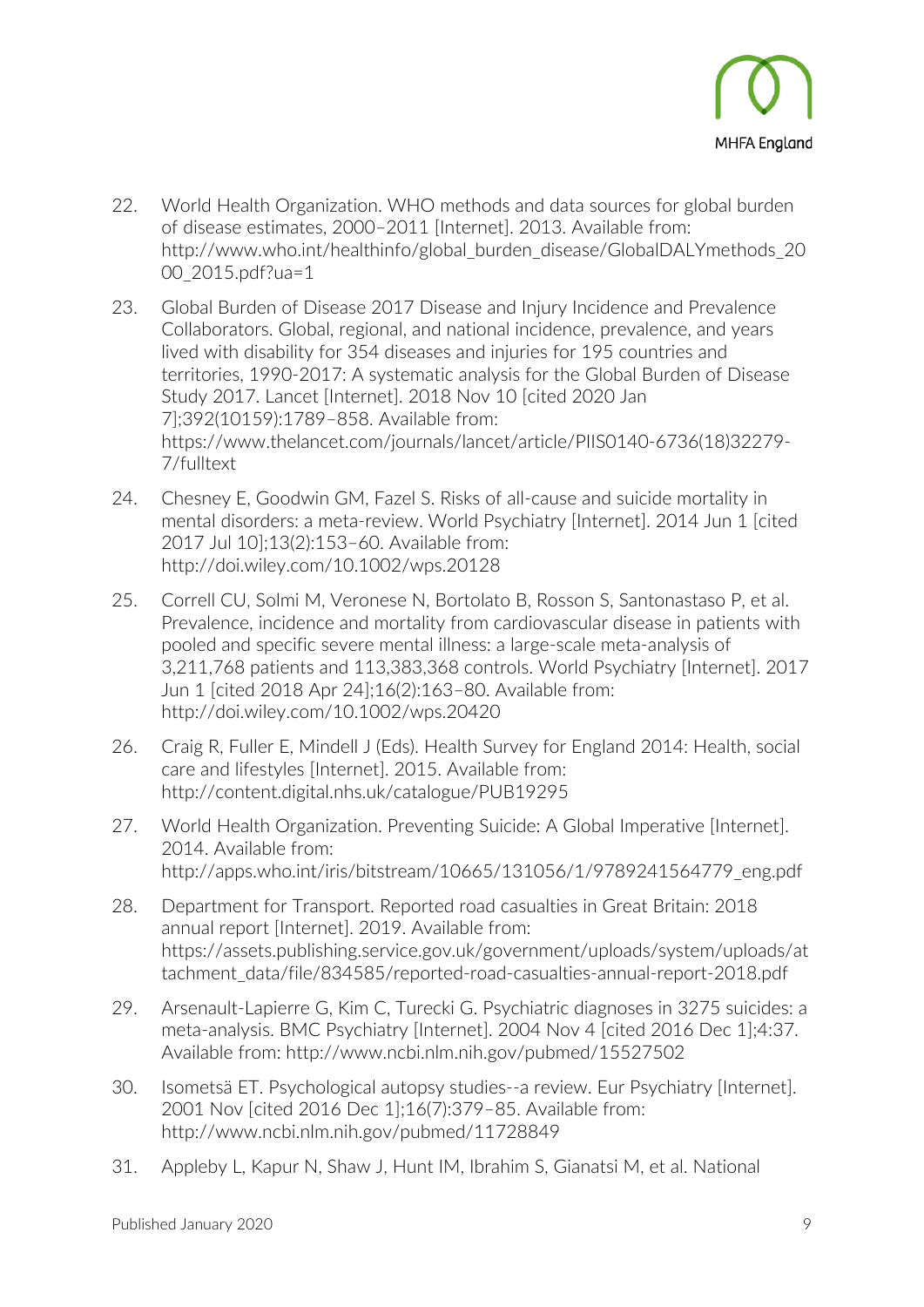

Confidential Inquiry into Suicide and Safety in Mental Health Annual Report 2018 [Internet]. Manchester; 2018 [cited 2019 Jun 24]. Available from: http://documents.manchester.ac.uk/display.aspx?DocID=38469

- 32. Hawton K, Casañas I Comabella C, Haw C, Saunders K. Risk factors for suicide in individuals with depression: a systematic review. J Affect Disord [Internet]. 2013 May [cited 2016 Dec 1];147(1–3):17–28. Available from: http://www.ncbi.nlm.nih.gov/pubmed/23411024
- 33. Darvishi N, Farhadi M, Haghtalab T, Poorolajal J. Alcohol-related risk of suicidal ideation, suicide attempt, and completed suicide: A meta-analysis. Voracek M, editor. PLoS One [Internet]. 2015 May 20 [cited 2018 May 9];10(5):e0126870. Available from: http://dx.plos.org/10.1371/journal.pone.0126870
- 34. Poorolajal J, Haghtalab T, Farhadi M, Darvishi N. Substance use disorder and risk of suicidal ideation, suicide attempt and suicide death: a meta-analysis. J Public Health (Bangkok) [Internet]. 2016 Sep 17 [cited 2018 May 9];38(3):e282–91. Available from: https://academic.oup.com/jpubhealth/articlelookup/doi/10.1093/pubmed/fdv148
- 35. Conner KR, Bridge JA, Davidson DJ, Pilcher C, Brent DA. Metaanalysis of Mood and Substance Use Disorders in Proximal Risk for Suicide Deaths. Suicide Life-Threatening Behav [Internet]. 2019 Feb [cited 2020 Jan 7];49(1):278–92. Available from: http://doi.wiley.com/10.1111/sltb.12422
- 36. Chakraborty A, McManus S, Brugha TS, Bebbington P, King M. Mental health of the non-heterosexual population of England. Br J Psychiatry [Internet]. 2011 Feb 2 [cited 2019 Jun 12];198(2):143–8. Available from: https://www.cambridge.org/core/product/identifier/S0007125000254184/typ e/journal\_article
- 37. King M, Semlyen J, Tai SS, Killaspy H, Osborn D, Popelyuk D, et al. A systematic review of mental disorder, suicide, and deliberate self harm in lesbian, gay and bisexual people. BMC Psychiatry [Internet]. 2008 Dec 18 [cited 2016 Dec 1];8(1):70. Available from: http://bmcpsychiatry.biomedcentral.com/articles/10.1186/1471-244X-8-70
- 38. Bailey L, J. Ellis S, McNeil J. Suicide risk in the UK trans population and the role of gender transition in decreasing suicidal ideation and suicide attempt. Ment Heal Rev J [Internet]. 2014 Dec 2 [cited 2019 Jun 13];19(4):209–20. Available from: http://www.emeraldinsight.com/doi/10.1108/MHRJ-05-2014-0015
- 39. Hall W, Degenhardt L, Teesson M. Reprint of "Understanding comorbidity between substance use, anxiety and affective disorders: Broadening the research base." Addict Behav [Internet]. 2009 [cited 2016 Dec 1];34(10):795–9. Available from: http://www.ncbi.nlm.nih.gov/pubmed/19386422
- 40. Torrens M, Mestre-Pintó J, Domingo-Salvany A, EMCDDA project group.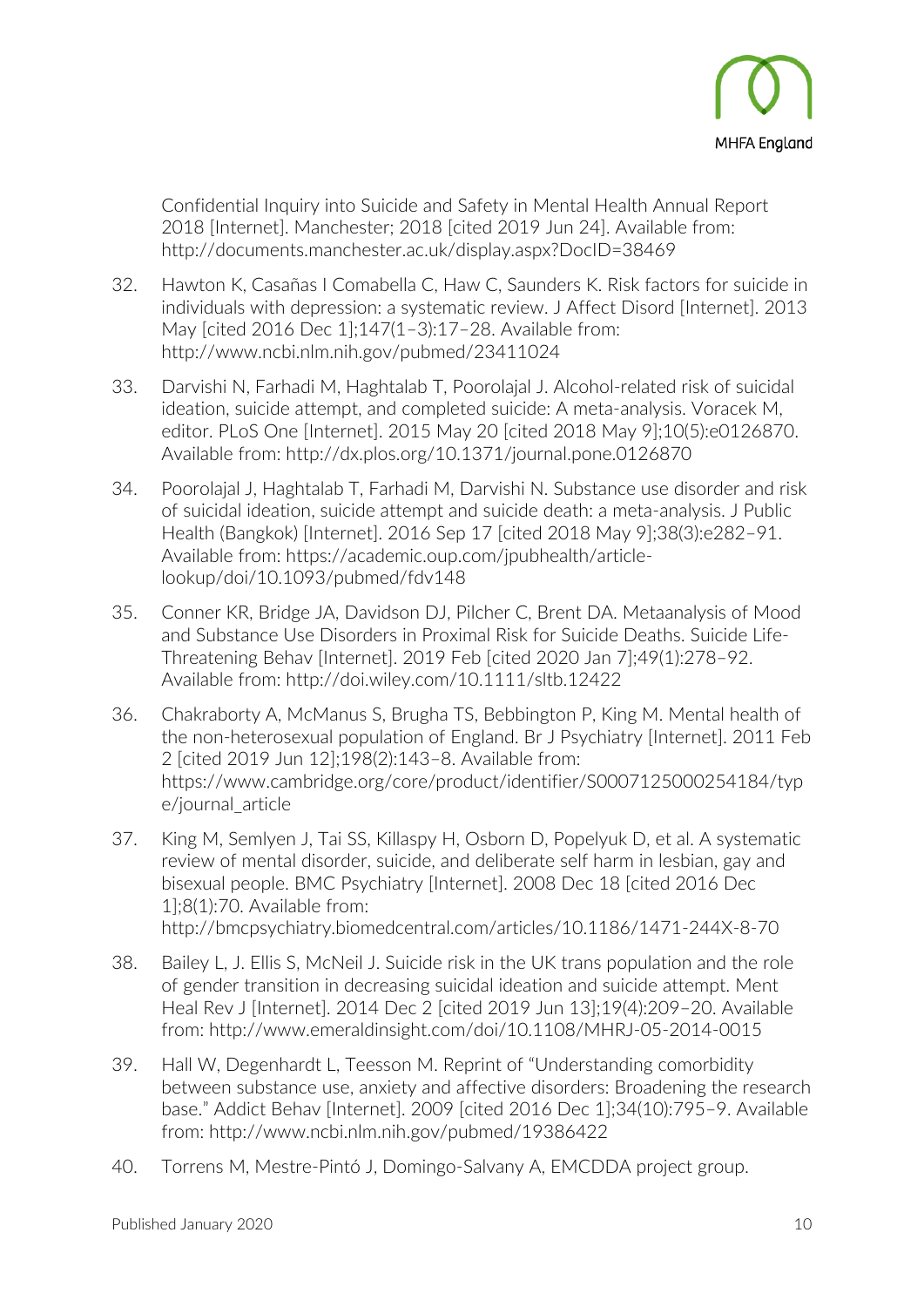

Comorbidity of substance use and mental disorders in Europe [Internet]. Lisbon, Portugal; 2015 [cited 2018 Apr 24]. Available from: http://www.emcdda.europa.eu/publications/insights/comorbidity-substanceuse-mental-disorders-europe\_en

- 41. Lai HMX, Cleary M, Sitharthan T, Hunt GE. Prevalence of comorbid substance use, anxiety and mood disorders in epidemiological surveys, 1990-2014: A systematic review and meta-analysis. Drug Alcohol Depend [Internet]. 2015 Sep 1 [cited 2016 Dec 1];154:1–13. Available from: http://www.ncbi.nlm.nih.gov/pubmed/26072219
- 42. Charzynska K, Hyldager E, Baldacchino A, Greacen T, Henderson Z, Laijärvi H, et al. Comorbidity patterns in dual diagnosis across seven European sites. Eur J Psychiatry [Internet]. 2011 [cited 2016 Dec 1];25(4):179–91. Available from: http://scielo.isciii.es/scielo.php?script=sci\_arttext&pid=S0213- 61632011000400001
- 43. Weaver T, Madden P, Charles V, Stimson G, Renton A, Tyrer P, et al. Comorbidity of substance misuse and mental illness in community mental health and substance misuse services. Br J Psychiatry [Internet]. 2003 [cited 2016 Dec 1];183(4):304–13. Available from: https://www.cambridge.org/core/journals/the-british-journal-ofpsychiatry/article/comorbidity-of-substance-misuse-and-mental-illness-incommunity-mental-health-and-substance-misuseservices/42209DF8CE77D8854A1C717B8041DDB0
- 44. Fineberg NA, Haddad PM, Carpenter L, Gannon B, Sharpe R, Young AH, et al. The size, burden and cost of disorders of the brain in the UK. J Psychopharmacol [Internet]. 2013 Sep [cited 2016 Dec 2];27(9):761–70. Available from: http://www.ncbi.nlm.nih.gov/pubmed/23884863
- 45. Walters K, Rait G, Griffin M, Buszewicz M, Nazareth I, Kessler R, et al. Recent Trends in the Incidence of Anxiety Diagnoses and Symptoms in Primary Care. Andersson G, editor. PLoS One [Internet]. 2012 Aug 3 [cited 2016 Dec 2];7(8):e41670. Available from: http://dx.plos.org/10.1371/journal.pone.0041670
- 46. Remes O, Brayne C, van der Linde R, Lafortune L. A systematic review of reviews on the prevalence of anxiety disorders in adult populations [Internet]. Vol. 6, Brain and Behavior. 2016 [cited 2016 Dec 2]. p. e00497. Available from: http://doi.wiley.com/10.1002/brb3.497
- 47. Plöderl M, Tremblay P. Mental health of sexual minorities. A systematic review. Int Rev Psychiatry [Internet]. 2015 Sep 3 [cited 2019 Jun 13];27(5):367–85. Available from: http://www.tandfonline.com/doi/full/10.3109/09540261.2015.1083949
- 48. Bouman WP, Claes L, Brewin N, Crawford JR, Millet N, Fernandez-Aranda F, et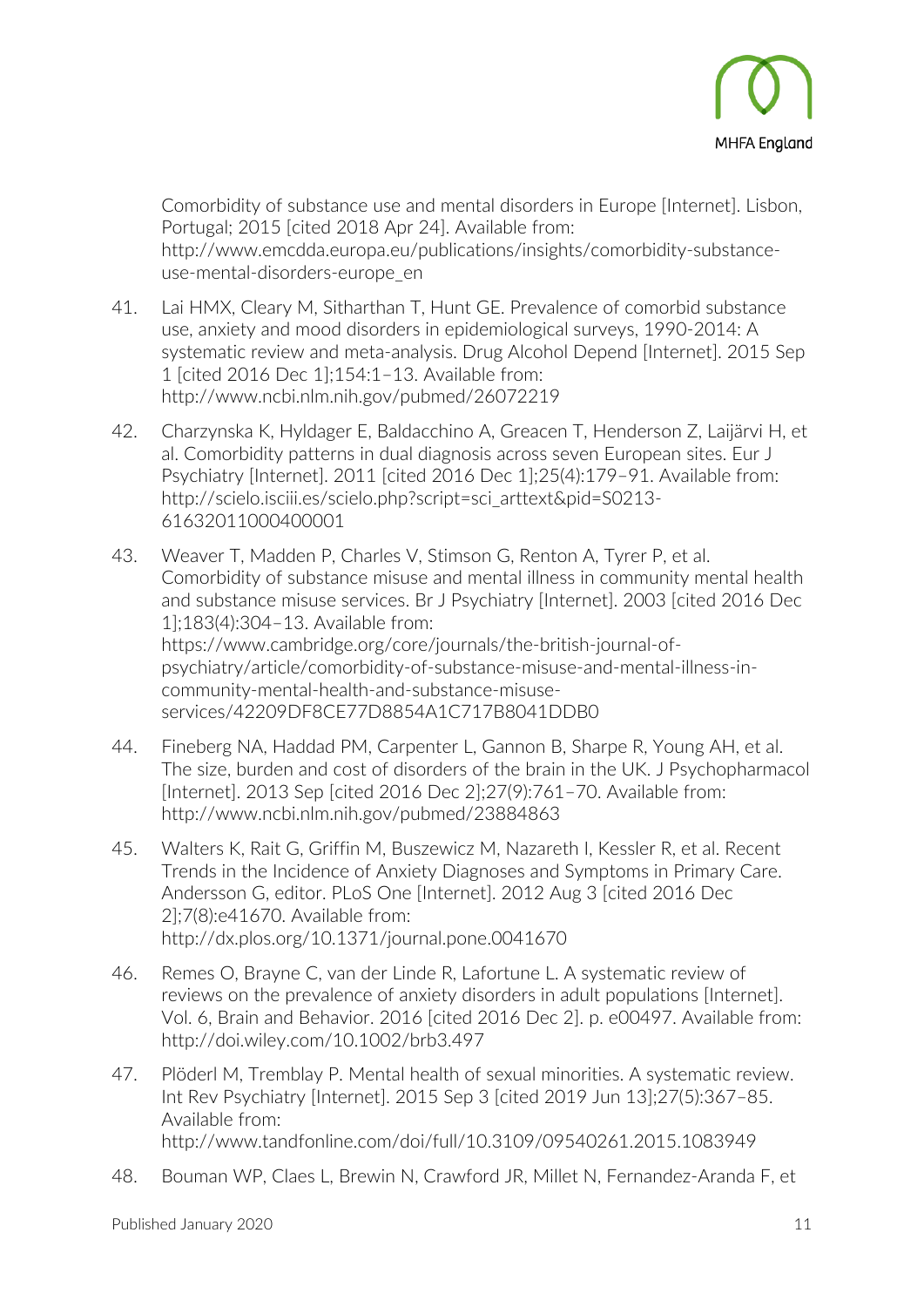

al. Transgender and anxiety: A comparative study between transgender people and the general population. Int J Transgenderism [Internet]. 2017 Jan 2 [cited 2019 Jun 13];18(1):16–26. Available from: https://www.tandfonline.com/doi/full/10.1080/15532739.2016.1258352

- 49. Tyrer P, Reed GM, Crawford MJ, Health D of, Kagan J, Prichard J, et al. Classification, assessment, prevalence, and effect of personality disorder. Lancet (London, England) [Internet]. 2015 Feb 21 [cited 2016 Dec 2];385(9969):717– 26. Available from: http://www.ncbi.nlm.nih.gov/pubmed/25706217
- 50. McManus S, Meltzer H, Brugha T, Bebbington P, Jenkins R. Adult psychiatric morbidity in England, 2007. Results of a household survey [Internet]. 2009. Available from: http://content.digital.nhs.uk/catalogue/PUB02931/adul-psycmorb-res-hou-sur-eng-2007-rep.pdf
- 51. Sweeting H, Walker L, MacLean A, Patterson C, Räisänen U, Hunt K. Prevalence of eating disorders in males: a review of rates reported in academic research and UK mass media. Int J Mens Health [Internet]. 2015 [cited 2016 Dec 2];14(2). Available from: http://www.ncbi.nlm.nih.gov/pubmed/26290657
- 52. Bachmann CL, Gooch B. LGBT in Britain: Health report [Internet]. London; 2018 [cited 2019 May 22]. Available from: https://www.stonewall.org.uk/system/files/lgbt\_in\_britain\_health.pdf
- 53. Connolly MD, Zervos MJ, Barone CJ, Johnson CC, Joseph CLM. The mental health of transgender youth: Advances in understanding. J Adolesc Heal [Internet]. 2016 Nov 1 [cited 2019 Jun 11];59(5):489–95. Available from: https://www.sciencedirect.com/science/article/pii/S1054139X1630146X
- 54. Royal College of Psychiatrists. Self-harm, suicide and risk: helping people who self-harm [Internet]. 2010. Available from: https://www.rcpsych.ac.uk/docs/default-source/improving-care/better-mhpolicy/college-reports/college-report-cr158.pdf?sfvrsn=fcf95b93\_2
- 55. Hawton K, Bergen H, Casey D, Simkin S, Palmer B, Cooper J, et al. Self-harm in England: a tale of three cities. Multicentre study of self-harm. Soc Psychiatry Psychiatr Epidemiol [Internet]. 2007 Jul [cited 2016 Dec 2];42(7):513–21. Available from: http://www.ncbi.nlm.nih.gov/pubmed/17516016
- 56. Schmidtke A, Bille-Brahe U, Deleo D, Kerkhof A, Bjerke T, Crepef P, et al. Attempted suicide in Europe: rates, trends and sociodemographic characteristics of suicide attempters during the period 1989-1992. Results of the WHO/EURO Multicentre Study on Parasuicide. Acta Psychiatr Scand [Internet]. 1996 May 1 [cited 2018 Apr 24];93(5):327–38. Available from: http://doi.wiley.com/10.1111/j.1600-0447.1996.tb10656.x
- 57. Geulayov G, Kapur N, Turnbull P, Clements C, Waters K, Ness J, et al. Epidemiology and trends in non-fatal self-harm in three centres in England,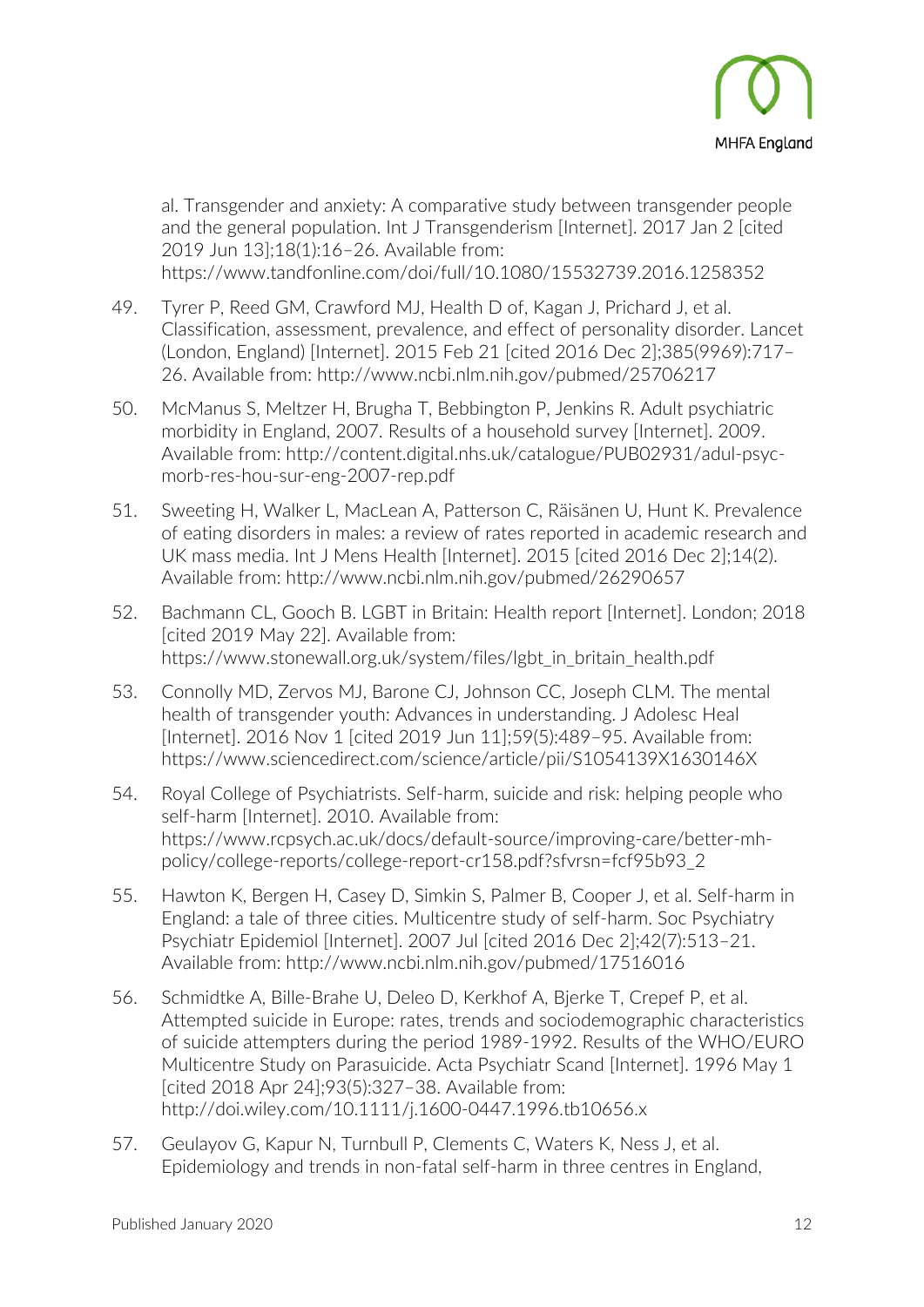

2000-2012: findings from the Multicentre Study of Self-harm in England. BMJ Open [Internet]. 2016 Apr 29 [cited 2018 Apr 24];6(4):e010538. Available from: http://www.ncbi.nlm.nih.gov/pubmed/27130163

- 58. Hawton K, Bergen H, Cooper J, Turnbull P, Waters K, Ness J, et al. Suicide following self-harm: findings from the Multicentre Study of Self-Harm in England, 2000-2012. J Affect Disord [Internet]. 2015 Apr 1 [cited 2018 Apr 24];175:147–51. Available from: http://www.ncbi.nlm.nih.gov/pubmed/25617686
- 59. Geulayov G, Casey D, Bale L, Brand F, Clements C, Farooq B, et al. Suicide following presentation to hospital for non-fatal self-harm in the Multicentre Study of Self-harm: a long-term follow-up study. The Lancet Psychiatry [Internet]. 2019 Dec 1 [cited 2020 Jan 7];6(12):1021–30. Available from: https://www.thelancet.com/journals/lanpsy/article/PIIS2215-0366(19)30402- X/fulltext
- 60. Carr MJ, Ashcroft DM, Kontopantelis E, While D, Awenat Y, Cooper J, et al. Premature death among primary care patients with a history of self-harm. Ann Fam Med [Internet]. 2017 May 1 [cited 2020 Jan 7];15(3):246–54. Available from: http://www.annfammed.org/content/15/3/246.long
- 61. Kirkbride JB, Hameed Y, Ioannidis K, Ankireddypalli G, Crane CM, Nasir M, et al. Ethnic minority status, age-at-immigration and psychosis risk in rural environments: Evidence from the SEPEA study. Schizophr Bull [Internet]. 2017 [cited 2019 Jun 7];43(6):1251–61. Available from: https://academic.oup.com/schizophreniabulletin/articleabstract/43/6/1251/3829518
- 62. Kirkbride J, Errazuriz A, Croudace T, Morgan C, Jackson D, McCrone P, et al. Systematic Review of the Incidence and Prevalence of Schizophrenia and Other Psychoses in England. [Internet]. 2012. Available from: http://www.psychiatry.cam.ac.uk/files/2014/05/Final-report-v1.05-Jan-12.pdf
- 63. Kirkbride JB, Errazuriz A, Croudace TJ, Morgan C, Jackson D, Boydell J, et al. Incidence of schizophrenia and other psychoses in England, 1950-2009: a systematic review and meta-analyses. PLoS One [Internet]. 2012 [cited 2016 Dec 1];7(3):e31660. Available from: http://www.ncbi.nlm.nih.gov/pubmed/22457710
- 64. Halvorsrud K, Nazroo J, Otis M, Brown Hajdukova E, Bhui K. Ethnic inequalities in the incidence of diagnosis of severe mental illness in England: a systematic review and new meta-analyses for non-affective and affective psychoses [Internet]. Vol. 54, Social Psychiatry and Psychiatric Epidemiology. 2019 [cited 2020 Jan 9]. p. 1311–23. Available from: https://link.springer.com/article/10.1007/s00127-019-01758-y
- 65. Riecher-Rössler A, Butler S, Kulkarni J. Sex and gender differences in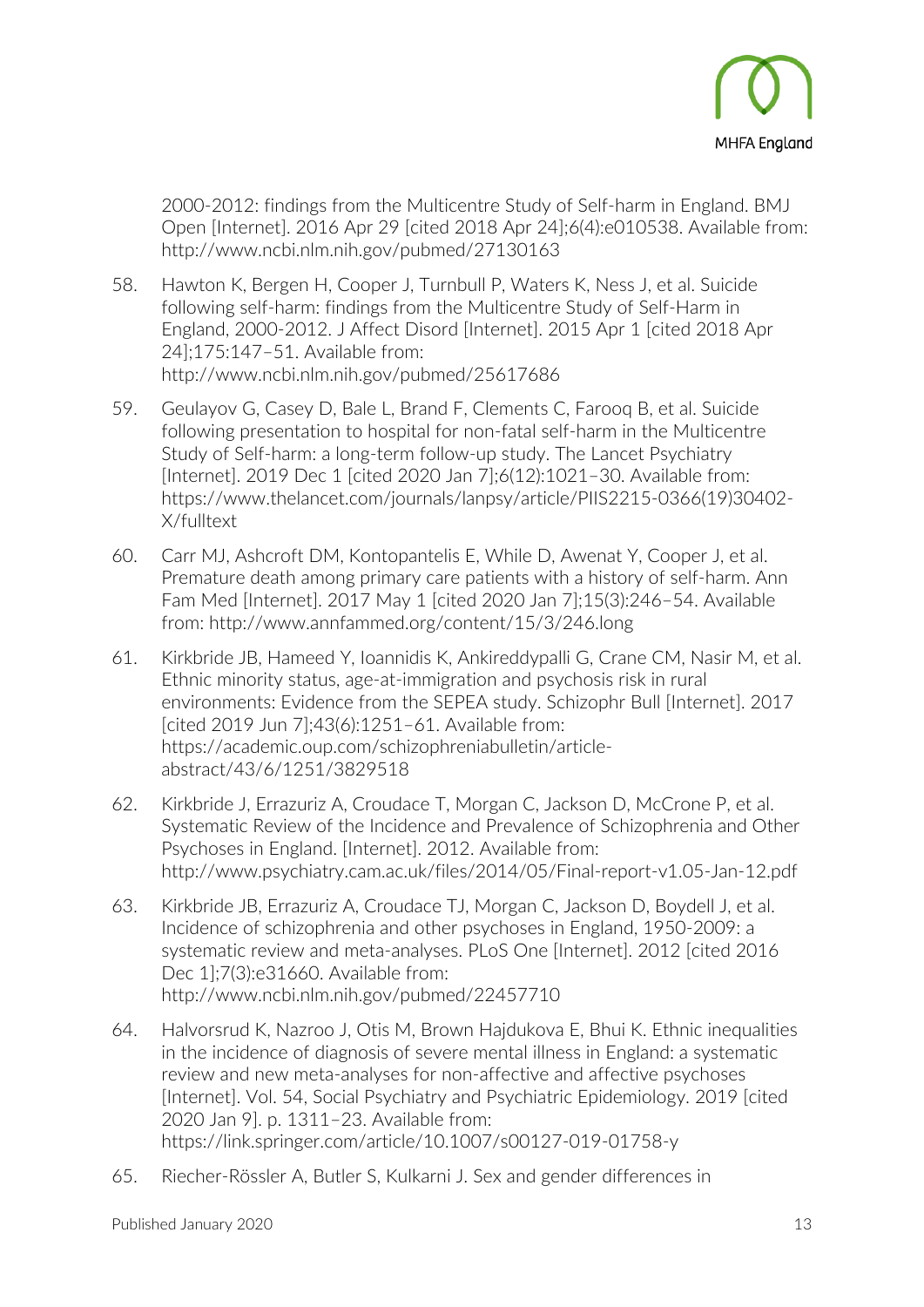

schizophrenic psychoses—a critical review. Arch Womens Ment Health [Internet]. 2018 Dec 16 [cited 2019 Feb 15];21(6):627-48. Available from: http://link.springer.com/10.1007/s00737-018-0847-9

- 66. Eranti S V., MacCabe JH, Bundy H, Murray RM. Gender difference in age at onset of schizophrenia: a meta-analysis. Psychol Med [Internet]. 2013 Jan 8 [cited 2016 Dec 2];43(01):155–67. Available from: http://www.ncbi.nlm.nih.gov/pubmed/22564907
- 67. Drake RJ, Addington J, Viswanathan AC, Lewis SW, Cotter J, Yung AR, et al. How age and gender predict illness course in a first-episode nonaffective psychosis cohort. J Clin Psychiatry [Internet]. 2016 [cited 2019 Feb 14];77(3):e283-9. Available from: https://europepmc.org/abstract/med/26890690
- 68. Miettunen J, Immonen J, McGrath JJ, Isohanni M, Jääskeläinen E. The Age of Onset of Schizophrenia Spectrum Disorders. In: de Girolamo G, McGorry PD, Sartorius N, editors. Age of Onset of Mental Disorders [Internet]. Springer International Publishing; 2019 [cited 2020 Jan 9]. p. 55–73. Available from: https://link.springer.com/chapter/10.1007/978-3-319-72619-9\_4
- 69. van der Werf M, Hanssen M, Köhler S, Verkaaik M, Verhey FR, RISE Investigators, et al. Systematic review and collaborative recalculation of 133 693 incident cases of schizophrenia. Psychol Med [Internet]. 2014 [cited 2018 Apr 24];44(1):9–16. Available from: https://www.cambridge.org/core/journals/psychologicalmedicine/article/systematic-review-and-collaborative-recalculation-of-133-693 incident-cases-of-schizophrenia/17A60A69F8DEE2ED796910CB15D5945C
- 70. Simeone JC, Ward AJ, Rotella P, Collins J, Windisch R. An evaluation of variation in published estimates of schizophrenia prevalence from 1990─2013: a systematic literature review. BMC Psychiatry [Internet]. 2015 Dec 12 [cited 2018 Apr 24];15(1):193. Available from: http://bmcpsychiatry.biomedcentral.com/articles/10.1186/s12888-015-0578-7
- 71. Moreno-Küstner B, Martín C, Pastor L. Prevalence of psychotic disorders and its association with methodological issues. A systematic review and meta-analyses. McKenna PJ, editor. PLoS One [Internet]. 2018 Apr 12 [cited 2019 Sep 7];13(4):e0195687. Available from: https://journals.plos.org/plosone/article?id=10.1371/journal.pone.0195687
- 72. Torrey EF. Surviving Schizophrenia: A Family Manual. 6th ed. New York: Harper Perennial; 2013.
- 73. Merikangas KR, Paksarian D. Update on Epidemiology, Risk Factors, and Correlates of Bipolar Spectrum Disorder. In: The Bipolar Book [Internet]. Oxford University Press; 2015 [cited 2016 Dec 2]. p. 21–34. Available from: http://www.oxfordmedicine.com/view/10.1093/med/9780199300532.001.00